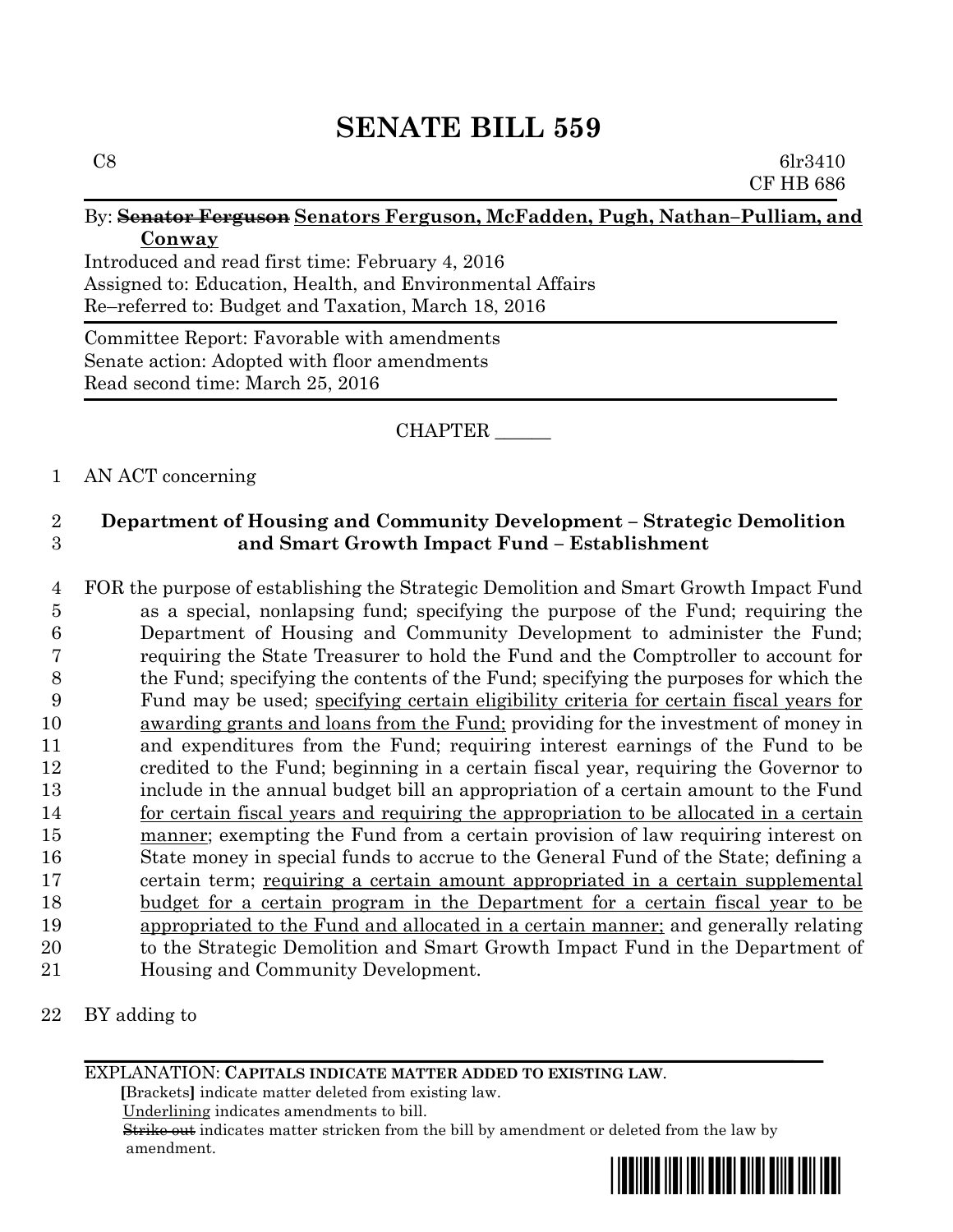#### **SENATE BILL 559**

| Article – Housing and Community Development |
|---------------------------------------------|
|                                             |

- Section 4–508
- Annotated Code of Maryland
- (2006 Volume and 2015 Supplement)
- BY repealing and reenacting, without amendments,
- Article State Finance and Procurement
- Section 6–226(a)(2)(i)
- Annotated Code of Maryland
- (2015 Replacement Volume)
- BY repealing and reenacting, with amendments,
- Article State Finance and Procurement
- Section 6–226(a)(2)(ii)84. and 85.
- Annotated Code of Maryland
- (2015 Replacement Volume)
- BY adding to
- Article State Finance and Procurement
- Section 6–226(a)(2)(ii)86.
- Annotated Code of Maryland
- (2015 Replacement Volume)

 SECTION 1. BE IT ENACTED BY THE GENERAL ASSEMBLY OF MARYLAND, That the Laws of Maryland read as follows:

# **Article – Housing and Community Development**

**4–508.**

 **(A) IN THIS SECTION, "FUND" MEANS THE STRATEGIC DEMOLITION AND SMART GROWTH IMPACT FUND.**

 **(B) THERE IS A STRATEGIC DEMOLITION AND SMART GROWTH IMPACT FUND.**

 **(C) THE PURPOSE OF THE FUND IS TO PROVIDE GRANTS AND LOANS TO ASSIST IN PREDEVELOPMENT ACTIVITIES, INCLUDING DEMOLITION, LAND ASSEMBLY, ARCHITECTURE AND ENGINEERING, AND SITE DEVELOPMENT FOR REVITALIZATION PROJECTS IN DESIGNATED AREAS OF THE STATE.**

**(D) THE DEPARTMENT SHALL ADMINISTER THE FUND.**

 **(E) (1) THE FUND IS A SPECIAL, NONLAPSING FUND THAT IS NOT SUBJECT TO § 7–302 OF THE STATE FINANCE AND PROCUREMENT ARTICLE.**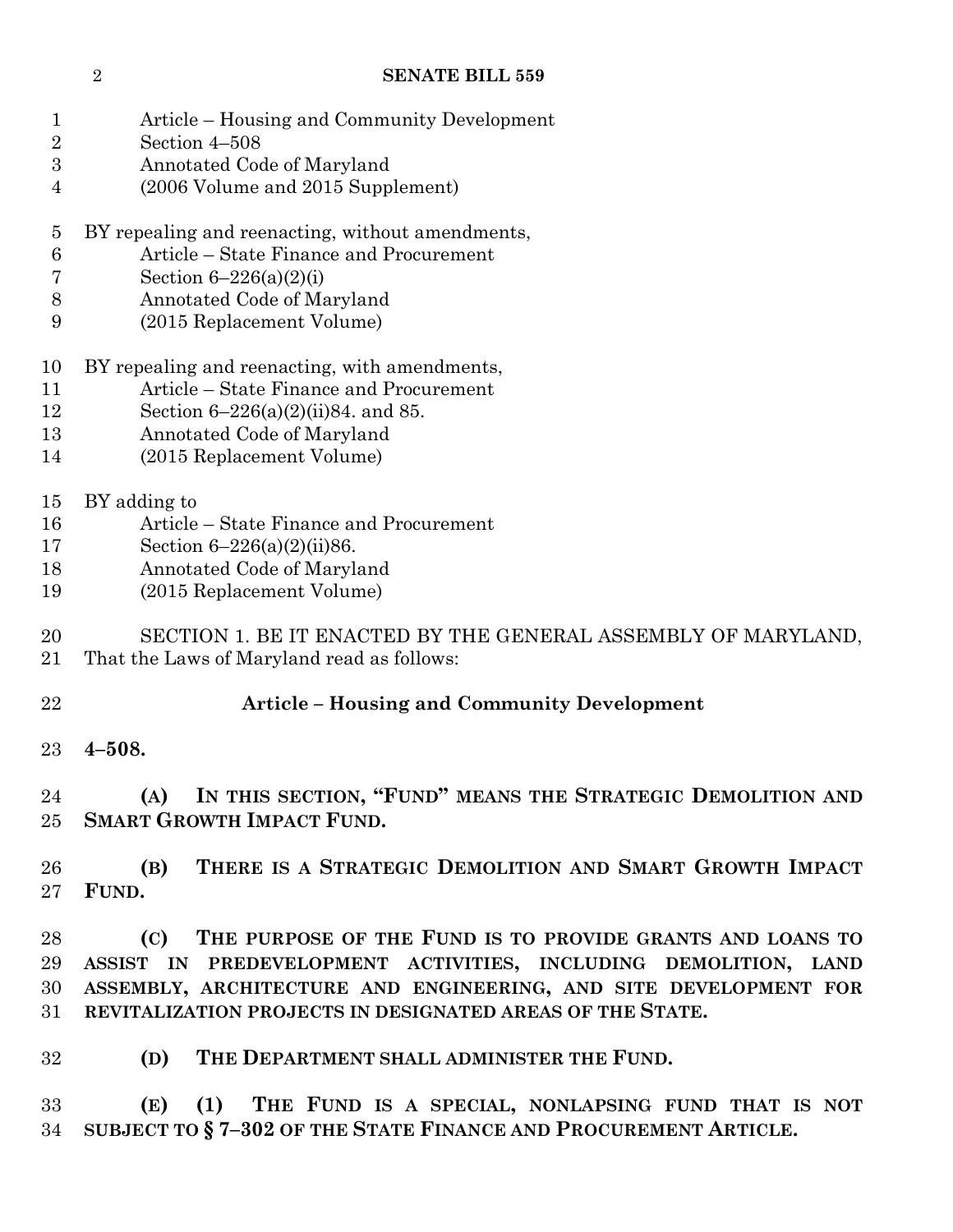#### **SENATE BILL 559** 3

 **(2) THE STATE TREASURER SHALL HOLD THE FUND SEPARATELY, AND THE COMPTROLLER SHALL ACCOUNT FOR THE FUND.**

- **(F) THE FUND CONSISTS OF:**
- **(1) MONEY APPROPRIATED IN THE STATE BUDGET TO THE FUND;**
- **(2) REPAYMENTS OF LOANS MADE FROM THE FUND;**
- **(3) INTEREST EARNINGS OF THE FUND; AND**

 **(4) ANY OTHER MONEY FROM ANY OTHER SOURCE ACCEPTED FOR THE BENEFIT OF THE FUND.**

 **(G) (1) THE FUND MAY BE USED ONLY TO PROVIDE GRANTS AND LOANS TO GOVERNMENT AGENCIES AND COMMUNITY DEVELOPMENT ORGANIZATIONS FOR DEMOLITION, LAND ASSEMBLY, ARCHITECTURE AND ENGINEERING, AND SITE DEVELOPMENT FOR REVITALIZATION PROJECTS IN AN AREA DESIGNATED AS A SUSTAINABLE COMMUNITY.**

 **(2) (I) FOR FISCAL YEARS 2017 THROUGH 2019, TO BE ELIGIBLE FOR A GRANT OR LOAN FROM THE FUND, A GOVERNMENT AGENCY OR COMMUNITY DEVELOPMENT ORGANIZATION SHALL PROVIDE EVIDENCE OF A MATCHING FUND THAT IS EQUAL TO \$1 FOR EVERY \$4 IN STATE FUNDING THAT THE AGENCY OR ORGANIZATION IS APPLYING FOR FROM THE FUND.**

- **(II) THE MATCHING FUND REQUIRED UNDER SUBPARAGRAPH (I) OF THIS PARAGRAPH MAY INCLUDE:**
- **1. MONEY FROM THE FEDERAL GOVERNMENT, LOCAL GOVERNMENT, OR ANY OTHER PUBLIC OR PRIVATE SOURCE;**
- **2. REAL PROPERTY;**
- **3. IN–KIND CONTRIBUTIONS; AND**
- **4. FUNDS EXPENDED BEFORE THE DATE THE GRANT OR LOAN IS AWARDED.**

 **(3) FOR FISCAL YEAR 2020 AND EACH FISCAL YEAR THEREAFTER, TO BE ELIGIBLE FOR A GRANT OR LOAN FROM THE FUND, A GOVERNMENT AGENCY OR COMMUNITY DEVELOPMENT ORGANIZATION IS NOT REQUIRED TO PROVIDE EVIDENCE OF A MATCHING FUND.**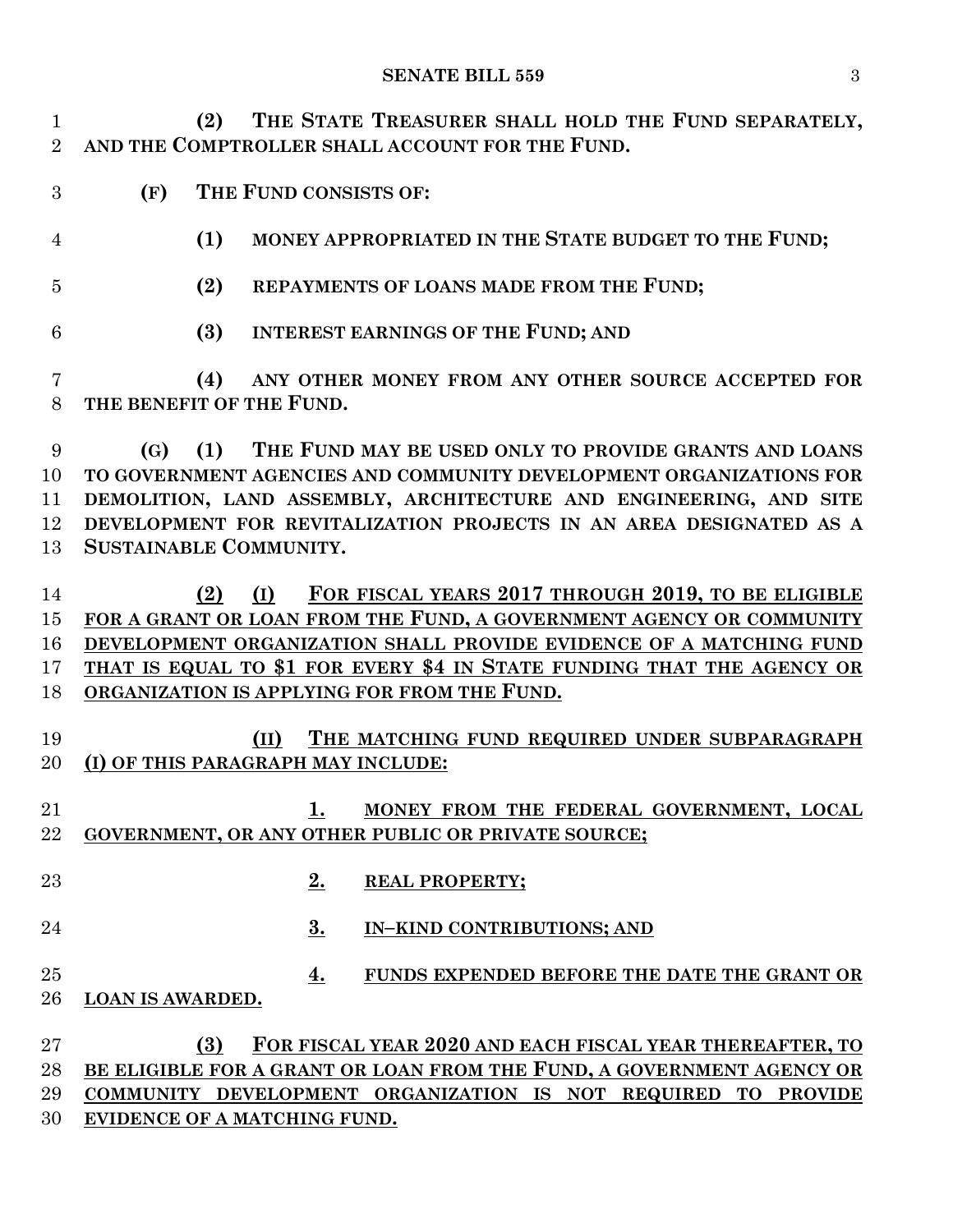**(2) (4) THE DEPARTMENT SHALL AWARD GRANTS AND LOANS FROM THE FUND ON A COMPETITIVE BASIS.**

 **(H) (1) THE STATE TREASURER SHALL INVEST THE MONEY OF THE FUND IN THE SAME MANNER AS OTHER STATE MONEY MAY BE INVESTED.**

 **(2) ANY INTEREST EARNINGS OF THE FUND SHALL BE CREDITED TO THE FUND.**

 **(I) EXPENDITURES FROM THE FUND MAY BE MADE ONLY IN ACCORDANCE WITH THE STATE BUDGET.**

 **(J) (1) FOR FISCAL YEAR 2018 AND EACH FISCAL YEAR THEREAFTER, THE GOVERNOR SHALL INCLUDE IN THE ANNUAL BUDGET BILL AN APPROPRIATION OF \$20,000,000 TO THE FUND 2018, THE GOVERNOR SHALL INCLUDE IN THE ANNUAL BUDGET BILL AN APPROPRIATION OF \$25,625,000 TO THE FUND, WHICH SHALL BE ALLOCATED AS FOLLOWS:**

# **(I) \$22,125,000 FOR PROJECTS IN BALTIMORE CITY; AND**

**(II) \$3,500,000 FOR PROJECTS THROUGHOUT THE STATE.**

# **(2) FOR FISCAL YEAR 2019, THE GOVERNOR SHALL INCLUDE IN THE ANNUAL BUDGET BILL AN APPROPRIATION OF \$28,500,000 TO THE FUND, WHICH SHALL BE ALLOCATED AS FOLLOWS:**

- **(I) \$25,000,000 FOR PROJECTS IN BALTIMORE CITY; AND (II) \$3,500,000 FOR PROJECTS THROUGHOUT THE STATE.**
- **Article – State Finance and Procurement**
- 6–226.

 (a) (2) (i) Notwithstanding any other provision of law, and unless inconsistent with a federal law, grant agreement, or other federal requirement or with the terms of a gift or settlement agreement, net interest on all State money allocated by the State Treasurer under this section to special funds or accounts, and otherwise entitled to receive interest earnings, as accounted for by the Comptroller, shall accrue to the General Fund of the State.

 (ii) The provisions of subparagraph (i) of this paragraph do not apply to the following funds:

84. the Economic Development Marketing Fund; **[**and**]**